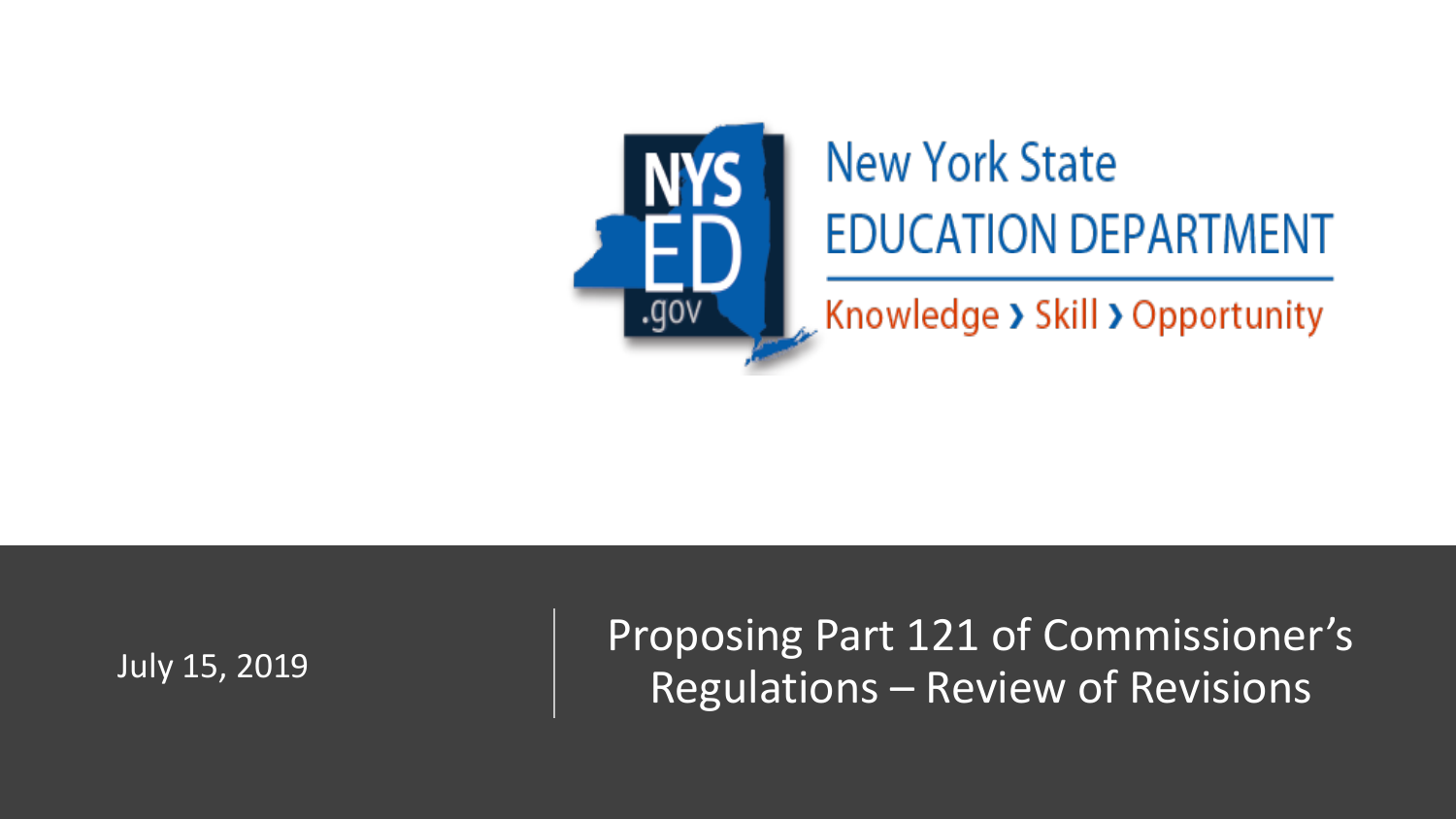#### Assessment of Public Comment – Summary of Issues (1)

#### **ISSUE RESPONSE**

| Whether Ed Law §2-d and Part 121<br>apply to charter schools as charter<br>schools are expressly included in<br>the definition of schools in<br>proposed Part 121. | Education Law §2854 (1)(b) specifically provides that a charter school shall meet the same<br>health and safety, civil rights, and student assessment requirements applicable to all other<br>public schools. Education Law §2-d protects personally identifiable student data, which<br>includes highly personal and sensitive information related to students. The requirements<br>related to the protection of such data contained in Education Law §2-d are therefore related<br>to health and safety as well as civil rights. Therefore, the Department's position is that the<br>Education Law §2-d and the proposed rule apply to charter schools. |
|--------------------------------------------------------------------------------------------------------------------------------------------------------------------|-----------------------------------------------------------------------------------------------------------------------------------------------------------------------------------------------------------------------------------------------------------------------------------------------------------------------------------------------------------------------------------------------------------------------------------------------------------------------------------------------------------------------------------------------------------------------------------------------------------------------------------------------------------|
| Impact of Part 121 on the use of<br>software applications with non-<br>compliant clickwrap agreements<br>on technology based classroom<br>learning.                | The statute applies regardless of the form of contract utilized. Making an exception merely<br>based on the form of contracting would not align with the purpose of the statute to protect<br>personally identifiable information.                                                                                                                                                                                                                                                                                                                                                                                                                        |
| Concerns about whether Part 121<br>would preclude entities that offer<br>college entrance examinations<br>from providing student data to<br>colleges.              | We added a provision that where a parent/eligible student requests a service or product from<br>a third-party contractor and provides express consent to the use or disclosure of PII by the 3rd<br>party contractor for purposes of providing the requested product or service, such use shall not<br>be deemed a marketing or commercial purpose prohibited by the proposed rule.                                                                                                                                                                                                                                                                       |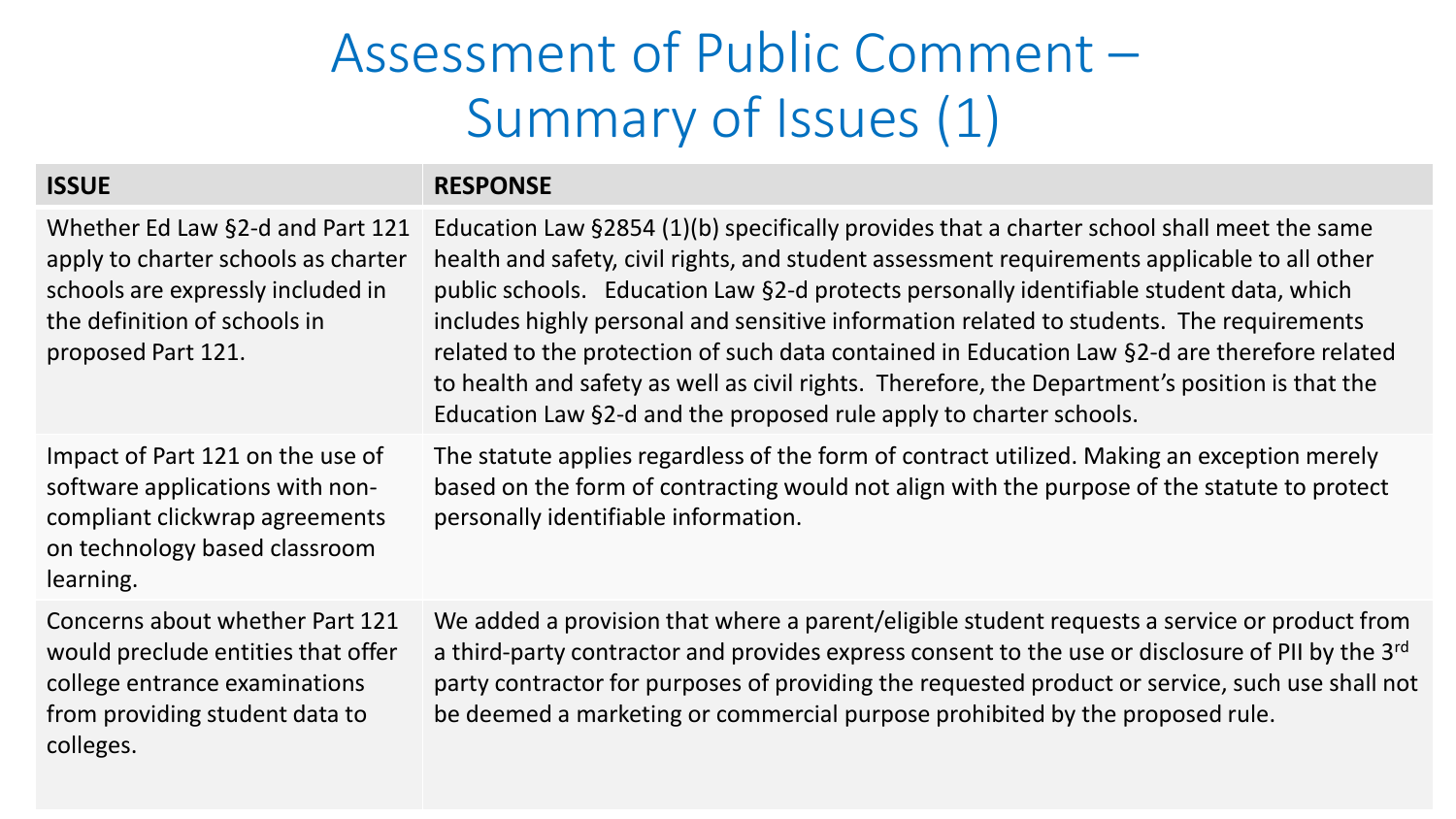### Assessment of Public Comment – Summary of Issues (2)

| <b>ISSUE</b>                                                                                                                                                                                                                                                                          | <b>RESPONSE</b>                                                                                                                                                                                                                                                                                                                                            |
|---------------------------------------------------------------------------------------------------------------------------------------------------------------------------------------------------------------------------------------------------------------------------------------|------------------------------------------------------------------------------------------------------------------------------------------------------------------------------------------------------------------------------------------------------------------------------------------------------------------------------------------------------------|
| Concerns about funding and costs.                                                                                                                                                                                                                                                     | Proposed Part 121 is consistent with the requirements of Education Law §2-d<br>and does not impose costs beyond that imposed by the statute.                                                                                                                                                                                                               |
| Aggressive timeline concerns.                                                                                                                                                                                                                                                         | Proposed Part 121 included only one date – the date educational agency's<br>must adopt the Data Privacy and Security Policy. The original date was<br>December 1, 2019 but is now July 1, 2020.                                                                                                                                                            |
| Whether the NIST Framework is applicable to the<br>education sector, and whether it is robust enough to<br>protect student data.                                                                                                                                                      | The NIST Cybersecurity Framework is a national standard that is also flexible to<br>allow entities to implement it from a risk based approach, and is intended to<br>be tailored to different sectors such as the education sector.                                                                                                                        |
| Questions about the Data Protection Officer's role,<br>finding qualified personnel and whether a shared<br>services model could be applied.                                                                                                                                           | SED does not believe that an educational agency can completely outsource the<br>job function of a Data Protection Officer but does not prohibit the use of a 3rd<br>party such as a BOCES from providing some of the functions.                                                                                                                            |
| Request that professional service providers (e.g.<br>school attorneys, school physicians, school<br>psychologists, etc.) rules of ethics and practice be<br>allowed as a substitute for compliance with the data<br>privacy and security requirements of Ed Law §2-d and<br>Part 121. | SED does not believe that such rules are equivalent substitutes for the data<br>security and privacy requirements for protecting PII. Such an exception is not<br>contemplated by the law and permitting it could jeopardize the privacy and<br>security of PII and very sensitive data that these service providers receive from<br>educational agencies. |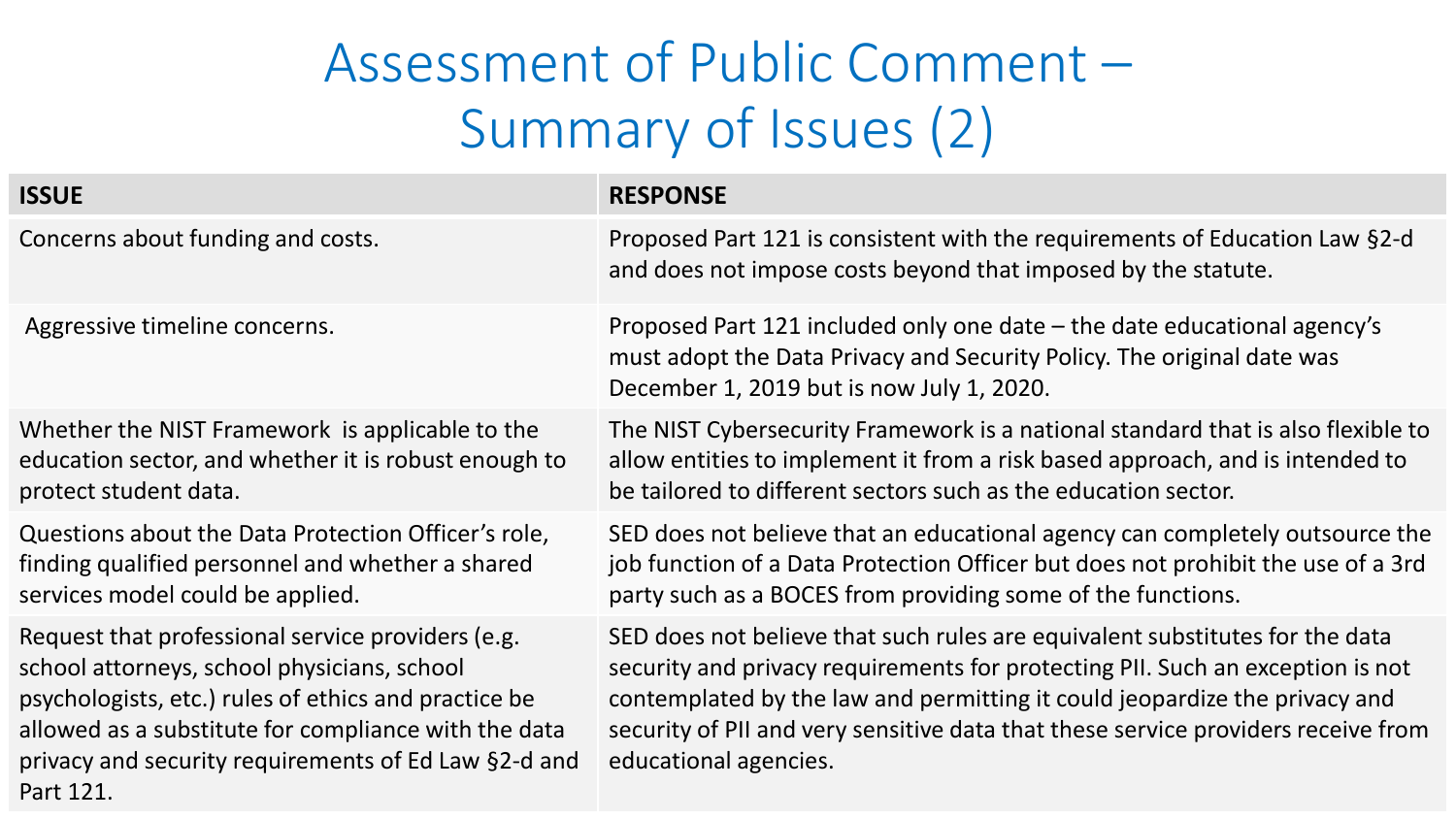#### Assessment of Public Comment – Summary of Issues (3)

| <b>ISSUE</b>                                                                                                                                                               | <b>RESPONSE</b>                                                                                                                                                                                                                                                                                                                                                                                               |
|----------------------------------------------------------------------------------------------------------------------------------------------------------------------------|---------------------------------------------------------------------------------------------------------------------------------------------------------------------------------------------------------------------------------------------------------------------------------------------------------------------------------------------------------------------------------------------------------------|
| Armed Services Vocational Aptitude Battery<br>Test (ASVAB) related comments that Part 121<br>does not do enough to protect student PII<br>from military recruiters.        | The comment is beyond the scope of Education Law §2-d. However, the<br>Department acknowledges these comments and will review them to<br>determine if additional guidance is needed.                                                                                                                                                                                                                          |
| Requests that SED (or BOCES in the<br>alternative) negotiate state contracts for<br>districts, maintain an approved list of<br>compliant/approved vendors (clearinghouse). | Each educational agency is responsible for ensuring that their third-party<br>contracts are compliant with Education Law §2-d and the proposed rule. See<br>response to Comment #43, which explains that the proposed rule does not<br>prohibit school districts from seeking assistance and efficiencies through<br>partnerships with third parties including BOCES, consistent with Education Law<br>§1950. |
|                                                                                                                                                                            |                                                                                                                                                                                                                                                                                                                                                                                                               |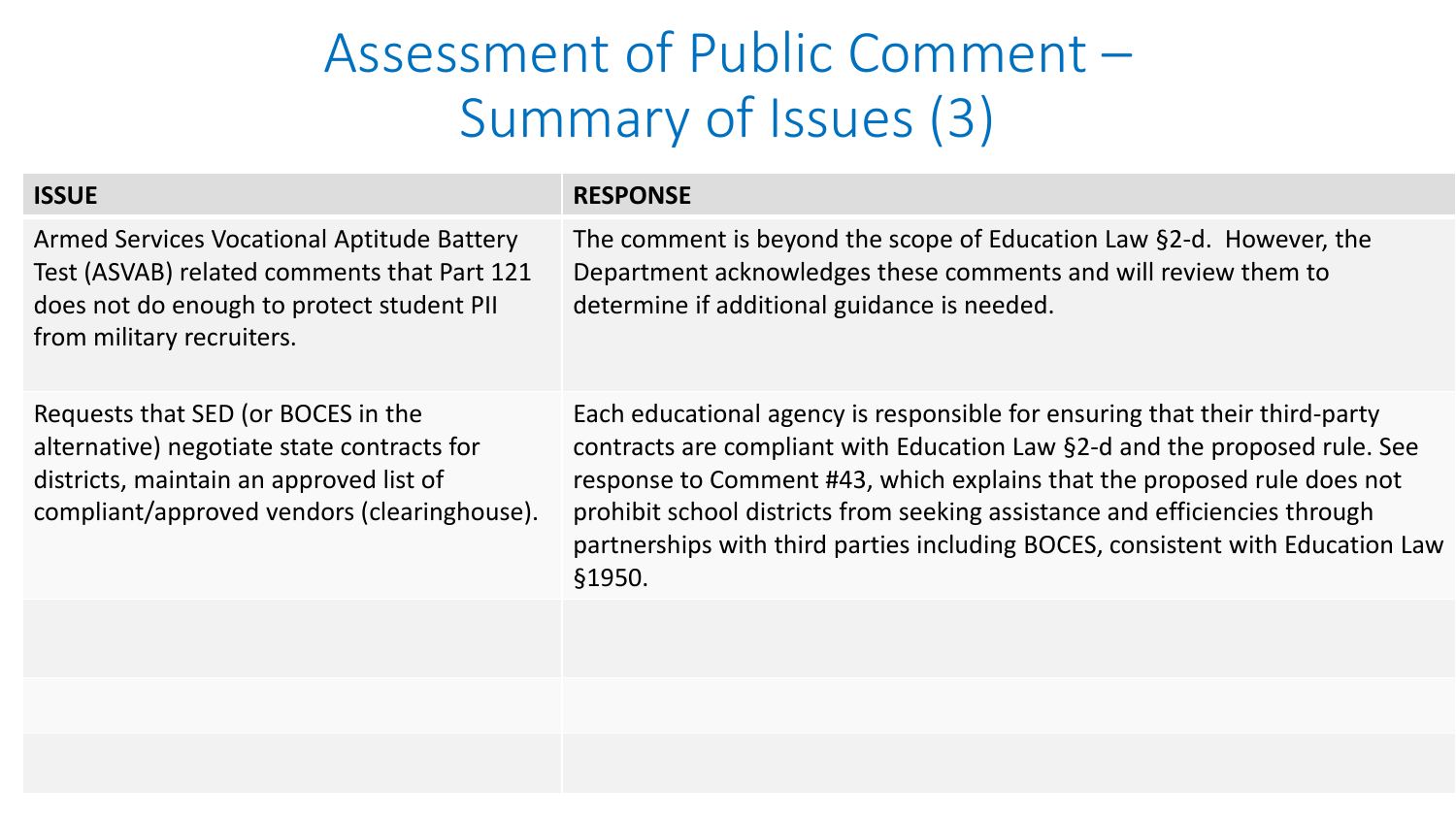# Review of Proposed Part 121 Revisions (1)

| 121.1 | <b>Definitions</b>                                                                                                                          |
|-------|---------------------------------------------------------------------------------------------------------------------------------------------|
|       | Added a definition of encryption                                                                                                            |
|       | Clarified that parents and eligible students may sign up for services and<br>consent to the use of PII that they provide to a vendor        |
|       | Revised the definition of 'commercial and marketing purpose' to replace<br>'profit' with 'remuneration and make other revisions for clarity |
| 121.2 | <b>Educational Agency Data Collection Transparency and Restrictions</b>                                                                     |
|       | Revised to incorporate provisions from Ed. Law §2-d                                                                                         |
| 121.3 | <b>Parent's Bill of Rights</b>                                                                                                              |
|       | Revised to incorporate provisions from Ed. Law §2-d                                                                                         |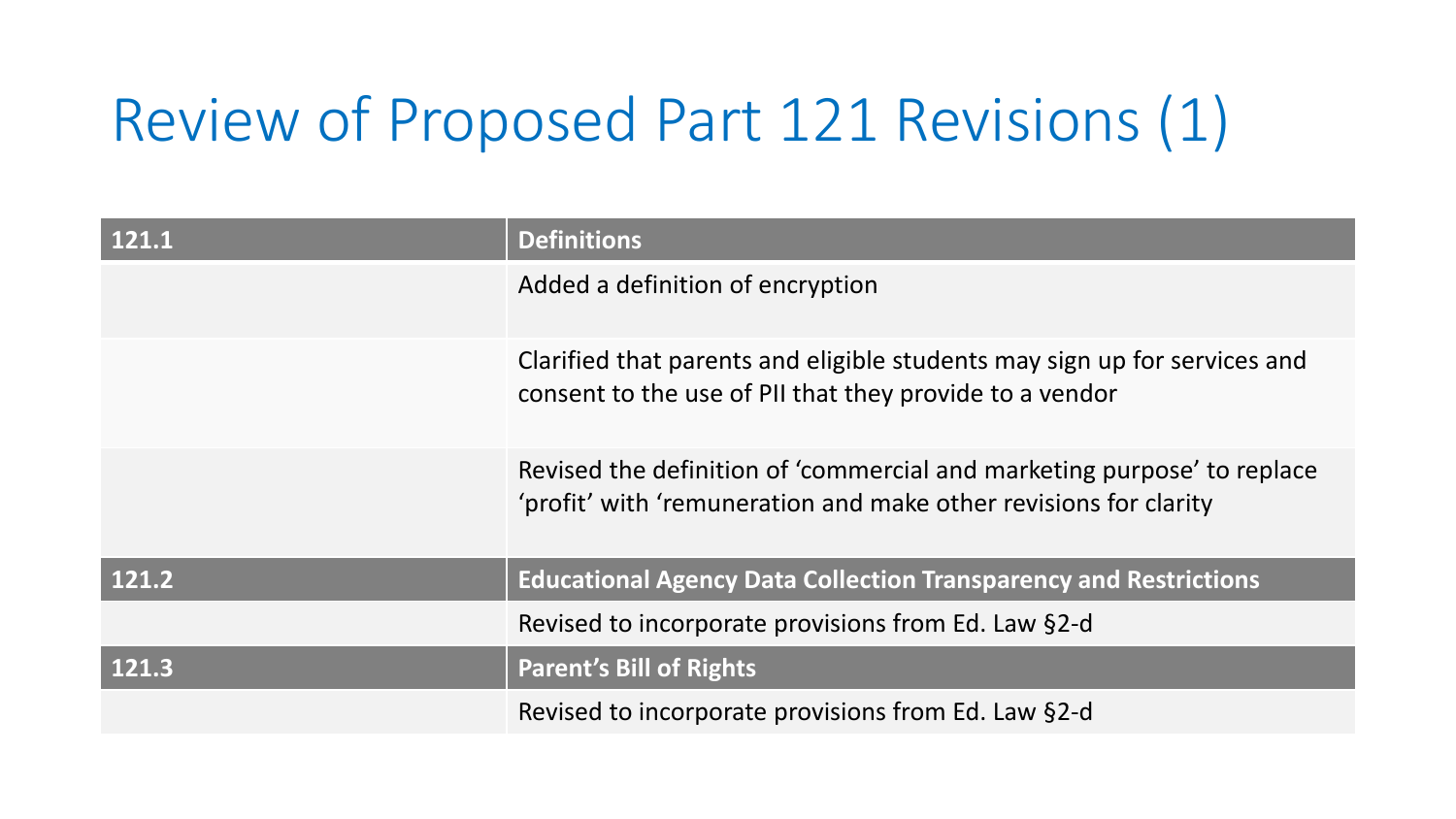# Review of Proposed Part 121 Revisions (2)

| 121.4 | <b>Parent Complaints of Breach or Unauthorized Release</b><br>of PII                                                                                         |
|-------|--------------------------------------------------------------------------------------------------------------------------------------------------------------|
|       | Revision made to permit agencies to require that<br>complaints must be made in writing                                                                       |
| 121.5 | <b>NIST Cybersecurity Framework</b>                                                                                                                          |
|       | Revision made to provide that agencies must now<br>complete and post their Data Privacy and Security<br>Policies by July 1, 2020 instead of December 1, 2019 |
| 121.6 | <b>Data Security and Privacy Plan</b>                                                                                                                        |
|       | No change                                                                                                                                                    |
| 121.7 | <b>Training for Educational Agency Employees</b>                                                                                                             |
|       | Revision made to add examples of the types of<br>training that could be provided                                                                             |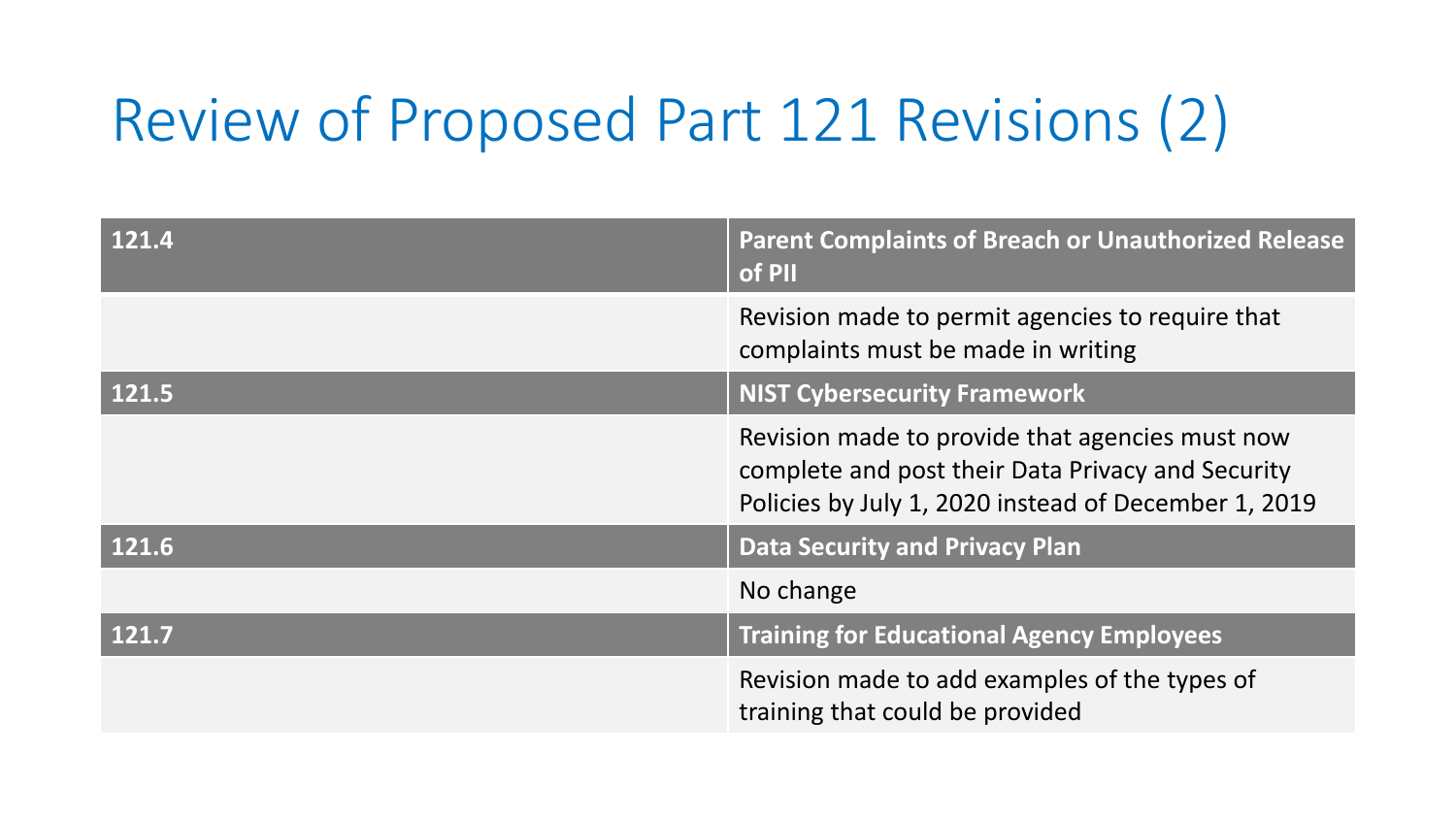# Review of Proposed Part 121 Revisions (3)

| 121.8               | <b>Data Protection Officer</b>                                                                          |
|---------------------|---------------------------------------------------------------------------------------------------------|
|                     | No change                                                                                               |
| 121.9               | <b>Third Party Contractors</b>                                                                          |
|                     | Revised for clarity                                                                                     |
| 121.10              | <b>Reports and Notifications of Breach and</b><br><b>Unauthorized Release</b>                           |
|                     | No change                                                                                               |
| $\overline{121.11}$ | <b>Third Party Contractor Civil Penalties</b>                                                           |
|                     | Revised to incorporate provisions from Ed. Law §2-d                                                     |
| 121.12              | <b>Right of Parents and Eligible Students to Inspect and</b><br><b>Review Student Education Records</b> |
|                     | No change                                                                                               |
| $\overline{121.13}$ | The Powers of the Chief Privacy Officer                                                                 |
|                     | Revised to incorporate provisions from Ed. Law §2-d                                                     |